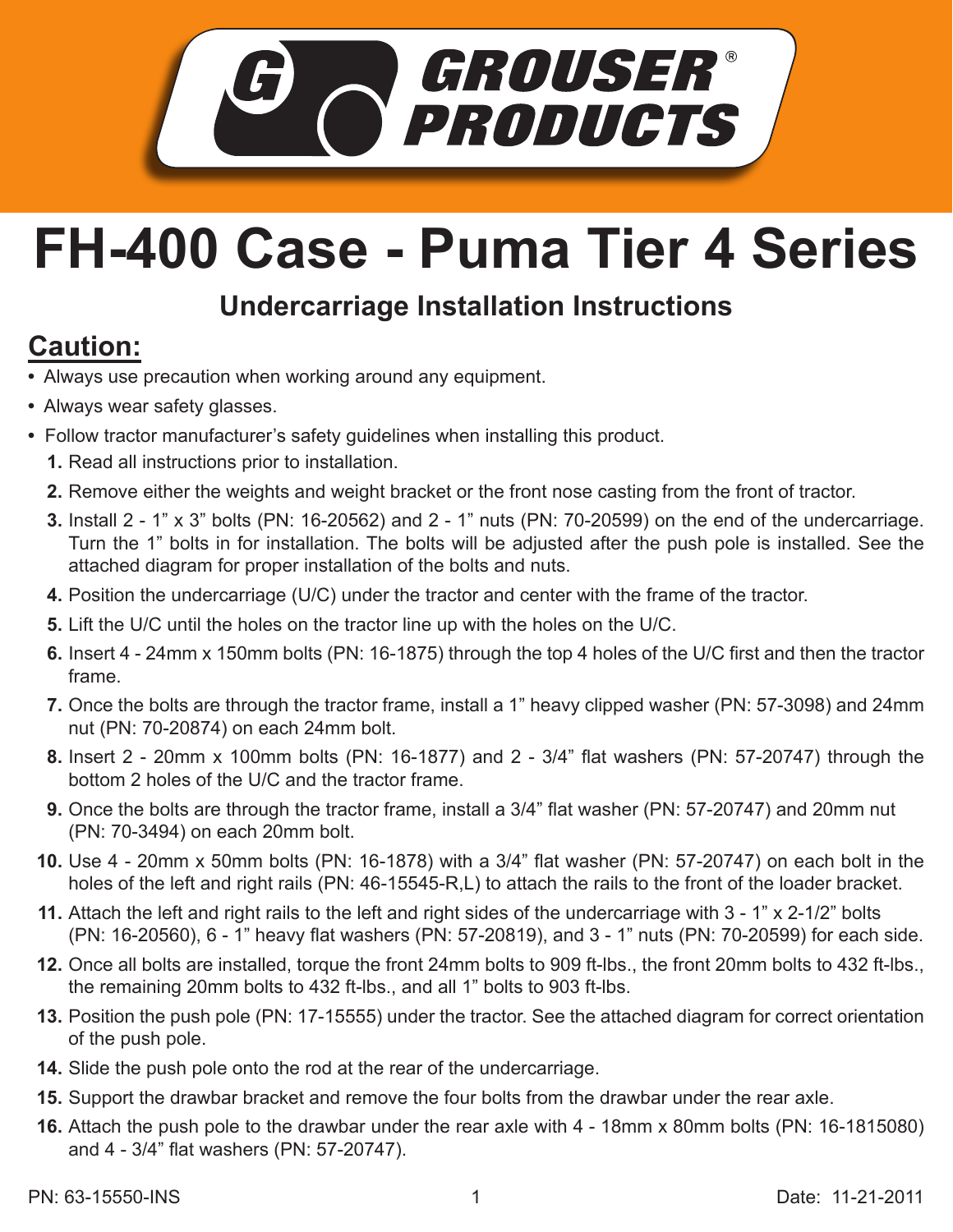- 17. Push the push pole back until it is tight against the tractor's drawbar bracket. Torque the 18mm bolts to 405 ft-lbs. See attached diagram for any clarification.
- Unscrew the two 1" x 3" bolts at the rear of the undercarriage until they are tight against the push pole. **18.** Torque the 1" bolts to 90-95 ft-lbs. Tighten the nuts up tight against the undercarriage. Use the nuts to lock the bolts in place
- **19.** To attach the hood latch bracket (PN: 18-11990) to the top of the U/C insert 3 3/8" x 1" carriage bolts (PN: 16-21064) from the bottom. Install a 3/8" lock washer (PN: 57-20762) and a 3/8" nut (PN: 70-20582) on each carriage bolt. See attached diagram for any clarification.
- **20.** After first 8 hours of use, re-torque all bolts.
- Check all fasteners regularly to ensure proper operation of equipment. **21.**